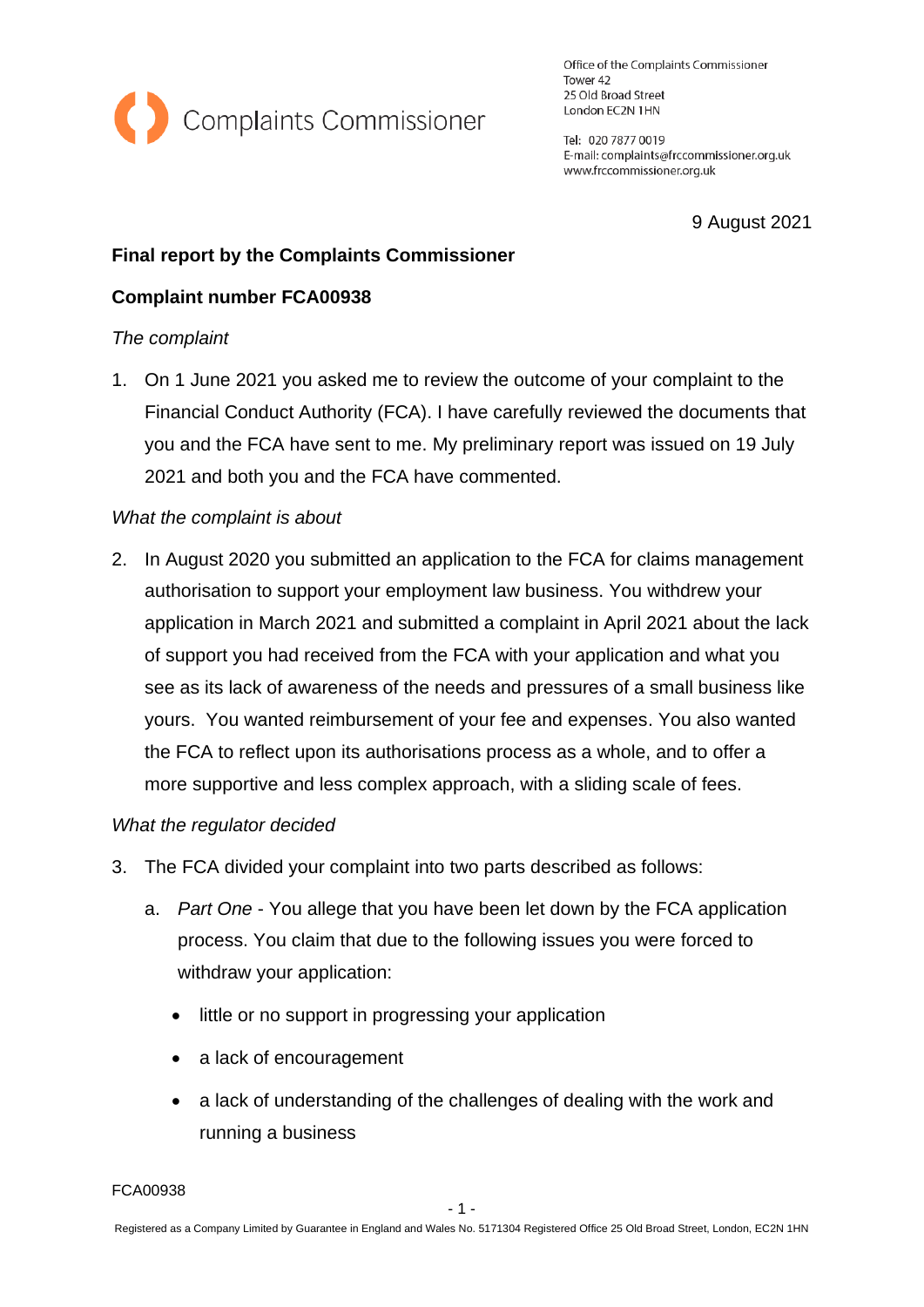- delay
- incorrect information provided about the procedure
- provision of material requested on a piece meal basis throughout (including the possible alternative arrangements available for prudential requirements)
- unreasonable pressure being placed on you by those dealing with the application
- b. *Part Two* You claim the FCA regulatory system is not fit for purpose in a case such as yours (a micro business). This is because the form completion arrangements and rules take a substantial amount of work and you believe a more personal approach would have been helpful and more practical advice is needed to achieve a positive outcome.
- 4. The FCA did not uphold your complaint on the basis that it had followed and made clear its processes and that it is not the FCA's role to help or support firms to achieve authorisation.

#### *Why you are unhappy with the regulator's decision*

5. You have told me that, although the FCA correctly identified your complaint points, it does not accept that you were dealt with in an inappropriate manner. You have therefore referred your concerns to me under the Complaints Scheme.

#### *My analysis*

- 6. I can appreciate that this was a very stressful time for you as you sought to establish a business that would support people in the extraordinary conditions of the pandemic and while facing personally difficult circumstances. I have carefully considered the points you have made alongside the FCA's complaint file and its Decision Letter dated 19 May 2021. I am satisfied that the FCA investigated your complaint thoroughly and provided you with a detailed response to the specific points you had made. The FCA's complaint response addresses both your personal experience of its authorisations process and the wider concerns you raised about the impact of this process on small firms.
- 7. On the specifics of your application, I am satisfied that: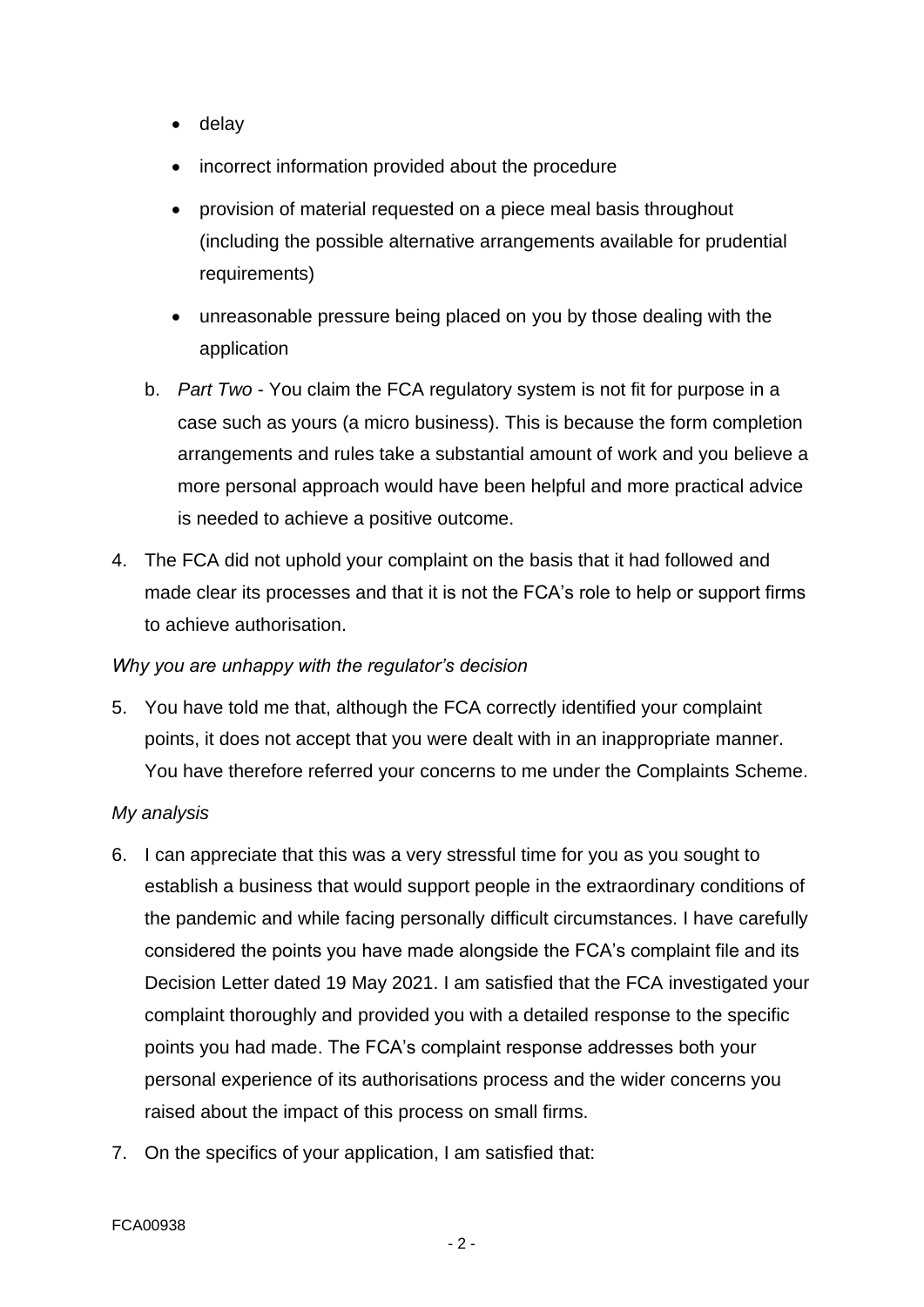- a. the statutory timescales were provided to you from the outset of your application and that you could or should have been aware that the process could take from six to twelve months;
- b. the FCA's normal process for authorisation was followed and that, as a regulator, the FCA is entitled to ask questions until it is satisfied about an application;
- c. there were some delays due to sickness on both sides but there was continuous oversight of your application by the Authorisations Team;
- d. the conditions that you had to meet were explained to you and that you withdrew your application rather than accept the prudential requirements set by the FCA.
- 8. On the wider points that you have made, I note that the FCA's Decision Letter says: 'it is important to note that although the FCA only started to regulate CMC firms in April 2019, the FCA has experience of authorising firms of all sizes. This includes firms of similar size to [your firm] in the financial advice sector… The FCA applies the same requirements to all firms applying for authorisation.'
- 9. While it is correct to say that the FCA's role is not to assist firms in their application process, when the FCA took over regulation of consumer credit firms in 2014, they took in some very small firms whose core business is not finance. As a result of this the Small Business Enterprise and Employment Act 2015 charged my office with an oversight role in how the FCA is dealing with these firms. With this in mind, although I have not upheld your complaint, in my preliminary report I made a **suggestion** that it would be good practice for the FCA to provide small firms with a factsheet of Frequently Asked Questions (FAQs) specifically designed for their authorisation applications, bearing in mind the circumstances such firms face and that they may lack access to knowledge or resources. The FCA has told me that it does not consider this to be necessary because most Claims Management Companies (CMCs) applying for authorisation are small and its whole approach is geared towards their needs. The FCA also says that its website already provides a great deal of information for new CMCs applying for authorisation, including guidance notes. It does not consider that a separate specific 'small firm' approach is needed as well. On the

- 3 -